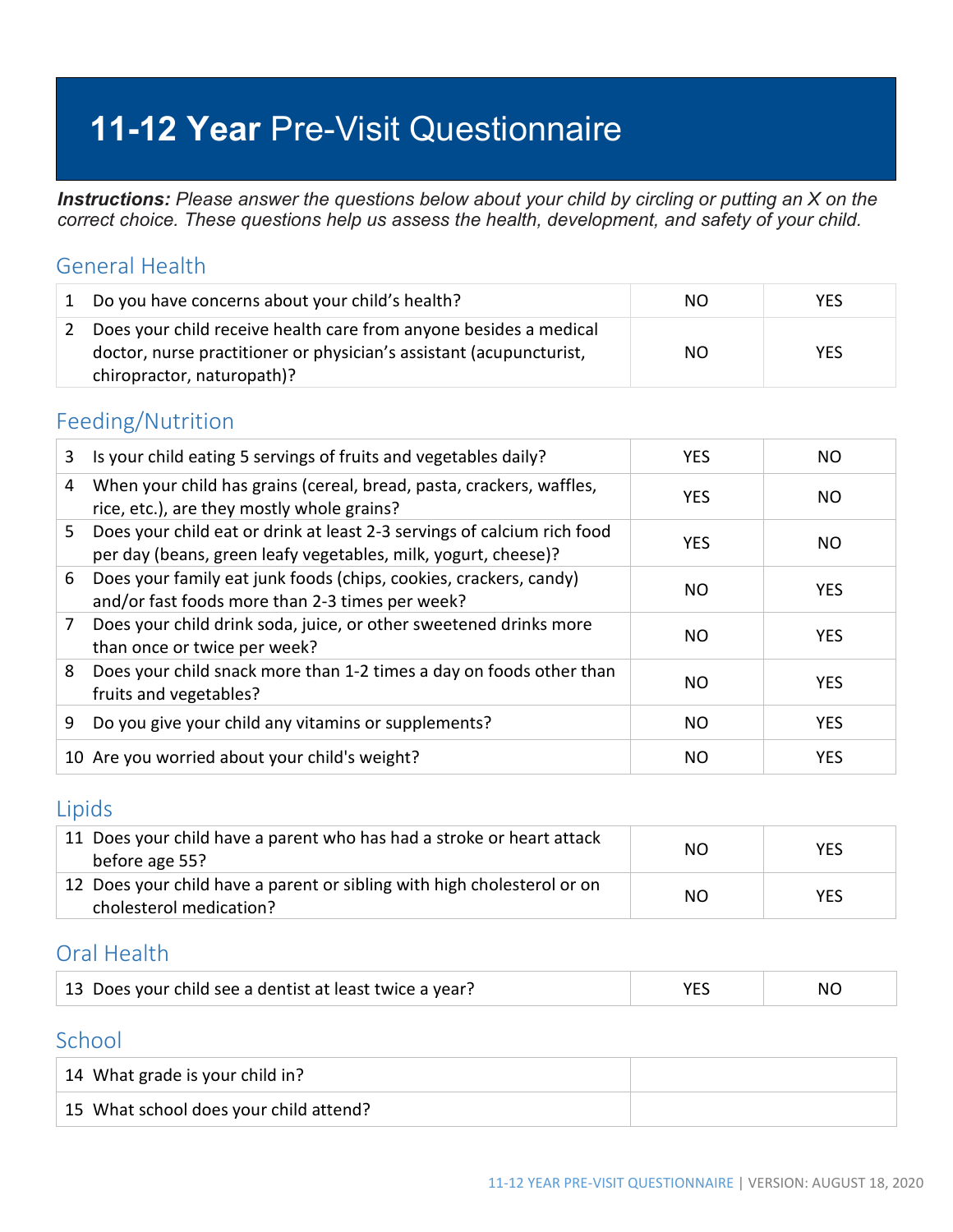#### **11-12 Year** Pre-Visit Questionnaire

| 16 Is your child having any problems with progress in school or ability to<br>learn?         | NO. | <b>YES</b> |
|----------------------------------------------------------------------------------------------|-----|------------|
| 17 Is your child having any problems with sitting still or concentrating in<br>school?       | NO. | <b>YES</b> |
| 18 Is your child having any problems with getting along with teachers?                       | NO. | <b>YES</b> |
| 19 Is your child having any problems with happiness, self-esteem, self-<br>confidence?       | NO. | <b>YES</b> |
| 20 Is your child having any problems with peer relationships (lack of<br>friends, bullying)? | NO. | <b>YES</b> |
| 21 Does your child have an IEP or other learning plan?                                       | NO. | <b>YES</b> |

# Activity / Exercise / Screen Time

| 22 Does your child have more than 2 hours of screen time per day (TV,<br>smartphones, tablets)?                                                      | NO.        | <b>YES</b> |
|------------------------------------------------------------------------------------------------------------------------------------------------------|------------|------------|
| 23 Does your child have any screen time in his/her bedroom?                                                                                          | NO.        | <b>YES</b> |
| 24 Do you and your family do active and educational activities like<br>walking, bicycling, swimming, going to libraries or going on nature<br>walks? | <b>YES</b> | NO.        |
| 25 Do you eat meals together as a family?                                                                                                            | <b>YES</b> | NO.        |
| 26 Does your child play actively for at least 1 hour ever day?                                                                                       | <b>YES</b> | <b>NO</b>  |
| 27 Does your child have a hard time falling asleep or staying asleep at<br>night?                                                                    | NO         | <b>YES</b> |
| 28 Is your child sleeping 9-11 hours at night?                                                                                                       | <b>YES</b> | NO.        |

# Social Stressors

| 29 Have there been any major changes or stresses in your<br>family recently?                                    | NO. | <b>YES</b> |                  |
|-----------------------------------------------------------------------------------------------------------------|-----|------------|------------------|
| 30 Within the past 12 months have you worried that your<br>food would run out before you got money to buy more? | NO. | <b>YES</b> | <b>SOMETIMES</b> |
| 31 Within the past 12 months did you run out of food and you<br>didn't have money to get more?                  | NO. | <b>YES</b> | <b>SOMETIMES</b> |
| 32 Is there someone in your life that hurts you or your<br>children?                                            | NO. | <b>YFS</b> |                  |

# Safety

| 33 Do you have rules about internet safety? Do you have<br>parental controls set?  | <b>YES</b> | NO. |  |
|------------------------------------------------------------------------------------|------------|-----|--|
| 34 Do you have rules about answering the door and phone at<br>home?                | <b>YES</b> | NO. |  |
| 35 Does your child wear a helmet when biking, skating,<br>skiing, or snowboarding? | <b>YES</b> | NO  |  |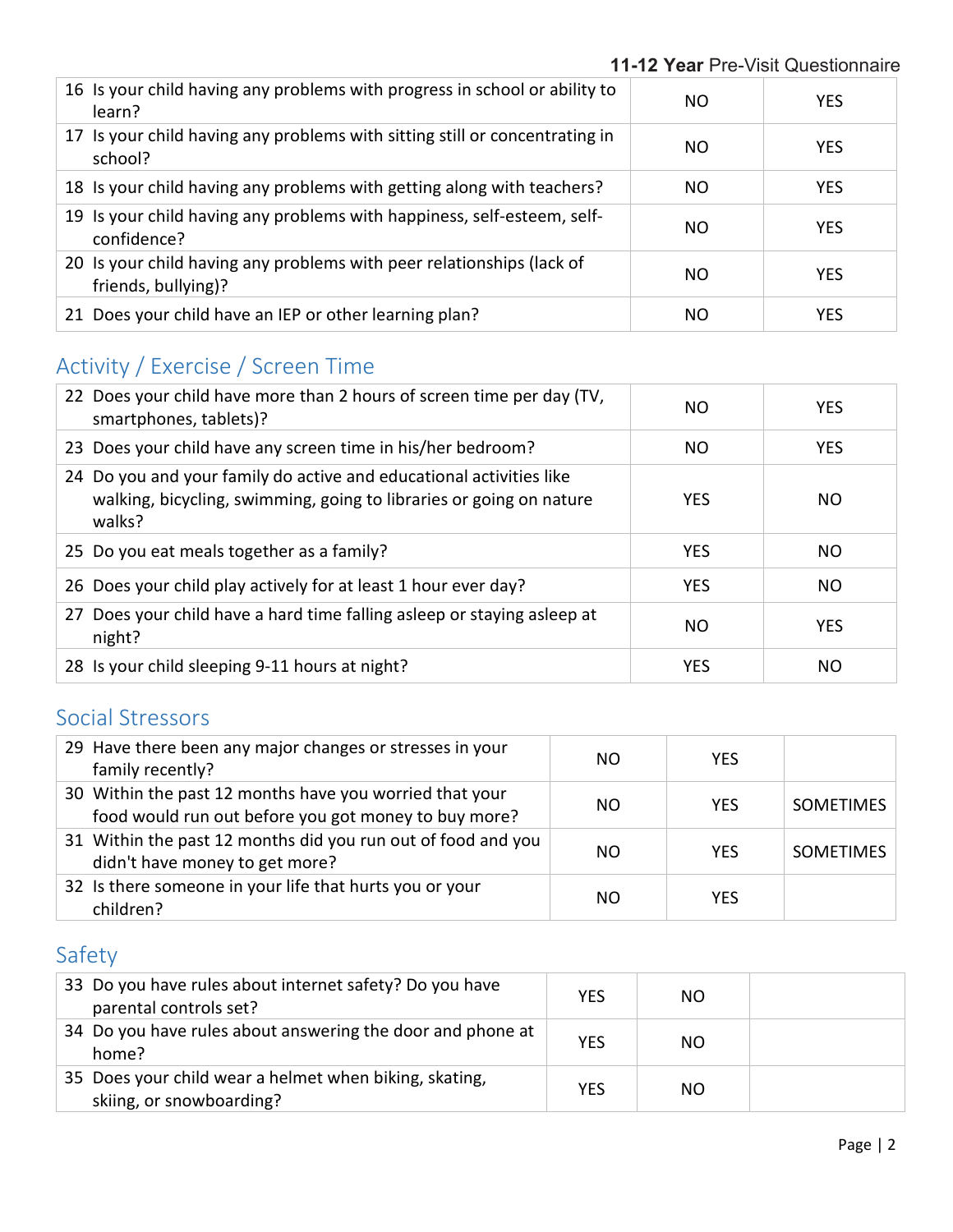| 36 Does anyone smoke or vape around your child?                                                               | NO.        | <b>YES</b> |               |
|---------------------------------------------------------------------------------------------------------------|------------|------------|---------------|
| 37 Is there a gun in the home?                                                                                | NO.        | <b>YES</b> |               |
| a. If yes, is the gun locked in a safe with the ammunition<br>stored separately?                              | <b>YES</b> | NO.        | DOESN'T APPLY |
| 38 If your child has fair skin, do you apply sunscreen if out in<br>the sun for longer than 15 to 30 minutes? | <b>YES</b> | NO.        | DOESN'T APPLY |
| 39 Do you have working smoke and carbon monoxide<br>detectors in your home?                                   | <b>YES</b> | NO.        |               |
| 40 Does your child use a seatbelt in the car or booster seat (if<br>under 4 feet 9 inches tall)?              | <b>YES</b> | NO.        |               |
| 41 Do you have a home fire escape plan?                                                                       | <b>YES</b> | NO.        |               |

# Tuberculosis

| 42 Has a family member or contact had tuberculosis disease (TB)?                                                        | NO. | <b>YES</b> |
|-------------------------------------------------------------------------------------------------------------------------|-----|------------|
| 43 Has a family member ever had a positive TB skin test (PPD)?                                                          | NO. | <b>YES</b> |
| 44 Was your child born in a high-risk country (countries other than the<br>U.S., Canada, Australia, or Western Europe)? | NO. | <b>YES</b> |
| 45 Has your child traveled to a high-risk country for more than a month?                                                | NO. | <b>YES</b> |

# Review of Systems

| 46 Do you have any concerns about your child's eating habits, weight<br>loss, or lack of energy? | NO.       | <b>YES</b> |
|--------------------------------------------------------------------------------------------------|-----------|------------|
| 47 Does your child have any sleep problems, including a lot of snoring?                          | <b>NO</b> | <b>YES</b> |
| 48 Do you have concerns about your child's eyes or vision?                                       | <b>NO</b> | <b>YES</b> |
| 49 Does your child have recurrent (many) ear, sinus or throat infections,<br>or nosebleeds?      | NO.       | <b>YES</b> |
| 50 Does your child have chest pain, shortness of breath, or irregular<br>heartbeat?              | <b>NO</b> | <b>YES</b> |
| 51 Does your child have frequent colds, cough, wheezing, recurrent lung<br>infections?           | <b>NO</b> | <b>YES</b> |
| 52 Does your child complain about abdominal (tummy) pain, vomiting,<br>diarrhea, constipation?   | NO        | <b>YES</b> |
| 53 Does your child have kidney or bladder problems, infections, blood in<br>the urine?           | NO        | <b>YES</b> |
| 54 Do you have concerns about your child's skin, hair, or nails?                                 | <b>NO</b> | <b>YES</b> |
| 55 Does your child complain about joint pain, stiffness, swelling, muscle<br>pain or weakness?   | NO        | <b>YES</b> |
| 56 Does your child have recurrent headaches, dizziness, tics, weakness,<br>seizures?             | NO        | <b>YES</b> |